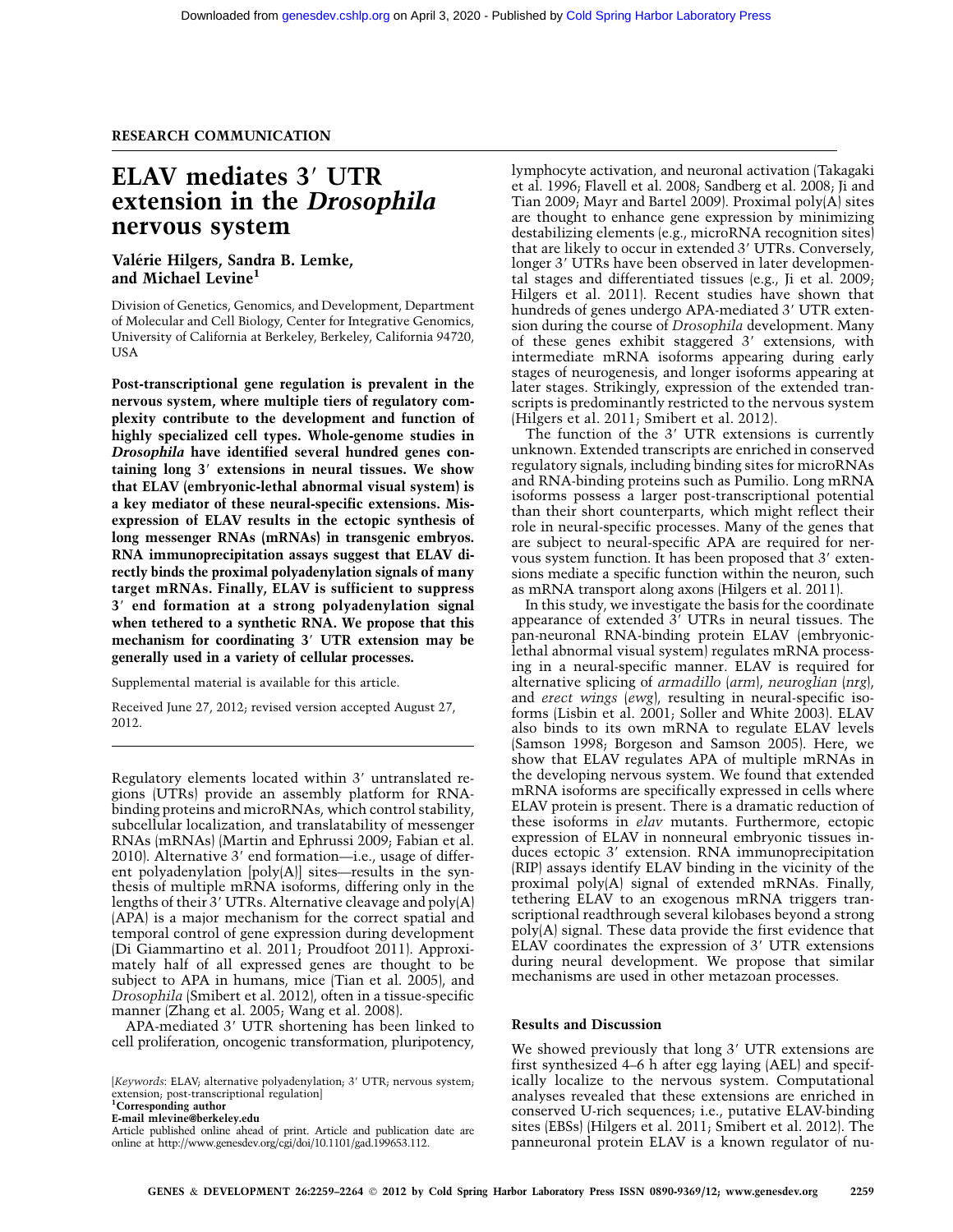#### Hilgers et al.

clear pre-mRNA processing mediated by degenerate, lowcomplexity sequences (Soller and White 2004). We therefore sought to determine whether ELAV might be involved in the regulation of APA-mediated  $3'$  extensions.

## Coexpression of ELAV and 3' extensions

We performed RNA in situ hybridization coupled to antibody staining to visualize the distribution of ELAV protein and extended 3' UTRs. Particular efforts focused on brain tumor (brat), which is subject to two distinct APA processes, producing three brat isoforms: a short 4.5-kb transcript bearing a 1.3-kb 3' UTR (universal), an intermediate 6.4-kb transcript that is produced after 4 h AEL (extension 1), and finally, a fully extended 11.7-kb transcript that appears several hours later in development (extension 2) (Fig. 1A; Hilgers et al. 2011).



Figure 1. Coexpression of  $3'$  extensions and ELAV. (A) Schematic representation of the 3' end of the gene *brat*. In situ hybridization probes were designed to detect all *brat* RNA isoforms (universal), both extended isoforms (extension 1), or exclusively the longest brat isoform (extension 2). Bar, 1 kb. (B–E) Double fluorescent in situ hybridization for brat mRNA using probes indicated in A, combined with antibody staining against ELAV protein. (B-D) Single confocal sections of the posterior end of stage 10 (B,C) and stage 11 (D) embryos. Nuclei were stained with DAPI. Lateral view; anterior is to the left, and dorsal is to the top. While the universal probe detects brat mRNA throughout the presumptive nerve cord, brat extensions first appear in cells at the onset of ELAV protein expression (B, arrows), and expression of extensions continues to coincide with ELAV expression as it expands in the ventral nerve cord  $(C, D)$ .  $(E)$ Single confocal section of the developing CNS in a stage 13 embryo. Ventral view; anterior is to the *left*. In cells in which ELAV protein is weakly expressed (magnified cutout), extension 1 expression is reduced in comparison with neighboring cells showing high ELAV expression, and extension 2 is altogether absent. Note that Elav protein is mostly restricted to the nucleus, whereas the detected RNAs are also present in the cytoplasm.

ELAV protein is present in newborn neurons at the onset of embryonic stage 10 (Fig. 1B; Robinow and White 1991). A hybridization probe detecting all brat isoforms (universal) (Fig. 1A) showed expression throughout the ventral nerve cord primordium in stages 10 and 11 (Fig. 1B–D). A probe specific to the intermediate *brat* 3' isoform (extension 1) detected nascent transcripts only in those few neurons containing ELAV at the onset of stage 10 (Fig. 1B, arrows). At later stages, ELAV protein localized to clusters of neurons as they were born. There was a coincident appearance of brat extensions in the same pattern (Fig. 1C,D). At embryonic stage 13, short brat mRNA isoforms are found throughout the embryonic brain and ventral nerve cord. As seen at earlier stages, brat extensions were detected only in ELAV-expressing neurons (Supplemental Fig. S1A).

ELAV exhibits weak and transient expression in embryonic neuroblasts and glial cells (Berger et al. 2007). brat extension 1 was detected (at low levels) in these cells, but not the full-length mRNA containing extension 2. Rather, the longest form of brat was restricted to neurons that express high levels of ELAV (Fig. 1E). These observations suggest a dosage relationship between the levels of ELAV and the extent of APA-mediated 3' UTR extension. Similar results were observed for additional APA-regulated genes (hrb27C, musashi [msi], scratch, and elav) (Supplemental Fig. S1B–E), suggesting a broad correlation between ELAV and 3' extensions.

# ELAV mutants lack 3' extensions

To investigate the causal link between ELAV and 3' extensions, we examined *brat* expression in *elav* mutants.<br>We used the null allele *elav<sup>5</sup>* (Yao et al. 1993) as well as a deficiency encompassing *elav* [*Df*(*elav*]]. ELAV was absent in both mutants. Short (universal) brat isoforms were present and not detectably affected. However, extended brat isoforms were barely detectable in elav mutants (Fig. 2B) in comparison with their heterozygous siblings (Fig. 2A; Supplemental Fig. S2A). We obtained similar results for hrb27C and scratch (Supplemental Fig. S2B,C).

We next performed RT-qPCR on single 10- to 12-h elav<sup>5</sup> mutant embryos. elav mRNA levels were measured in each embryo to identify null mutants and heterozygous control embryos. Total mRNA levels of brat, argonaute1 (ago1), nejire (nej), pumilio (pum), and IGF-II mRNAbinding protein (imp) were unchanged or elevated in mutant embryos. In contrast, extended isoforms were dramatically reduced for each of these genes in elav mutants (Fig. 2C; Supplemental Fig. S2D). We therefore conclude that ELAV is necessary for the synthesis of many of the previously identified 3' UTR extensions.

# Misexpression of ELAV results in ectopic 3' extensions

We examined the consequences of misexpressing ELAV on the APA of target transcripts. We used the panectodermal 69B-Gal4 driver in combination with either UAS-elav or UAS-GFP. Neurons were distinguished from nonneuronal cells that ectopically express ELAV using the anti-horseradish peroxidase (anti-HRP) antibody, which specifically stains neural membranes (Fig. 3A–D; Snow et al. 1987).

Ectopic expression of ELAV in nonneural ectodermal cells resulted in the appearance of brat mRNAs containing extended 3' UTRs. Cells containing high levels of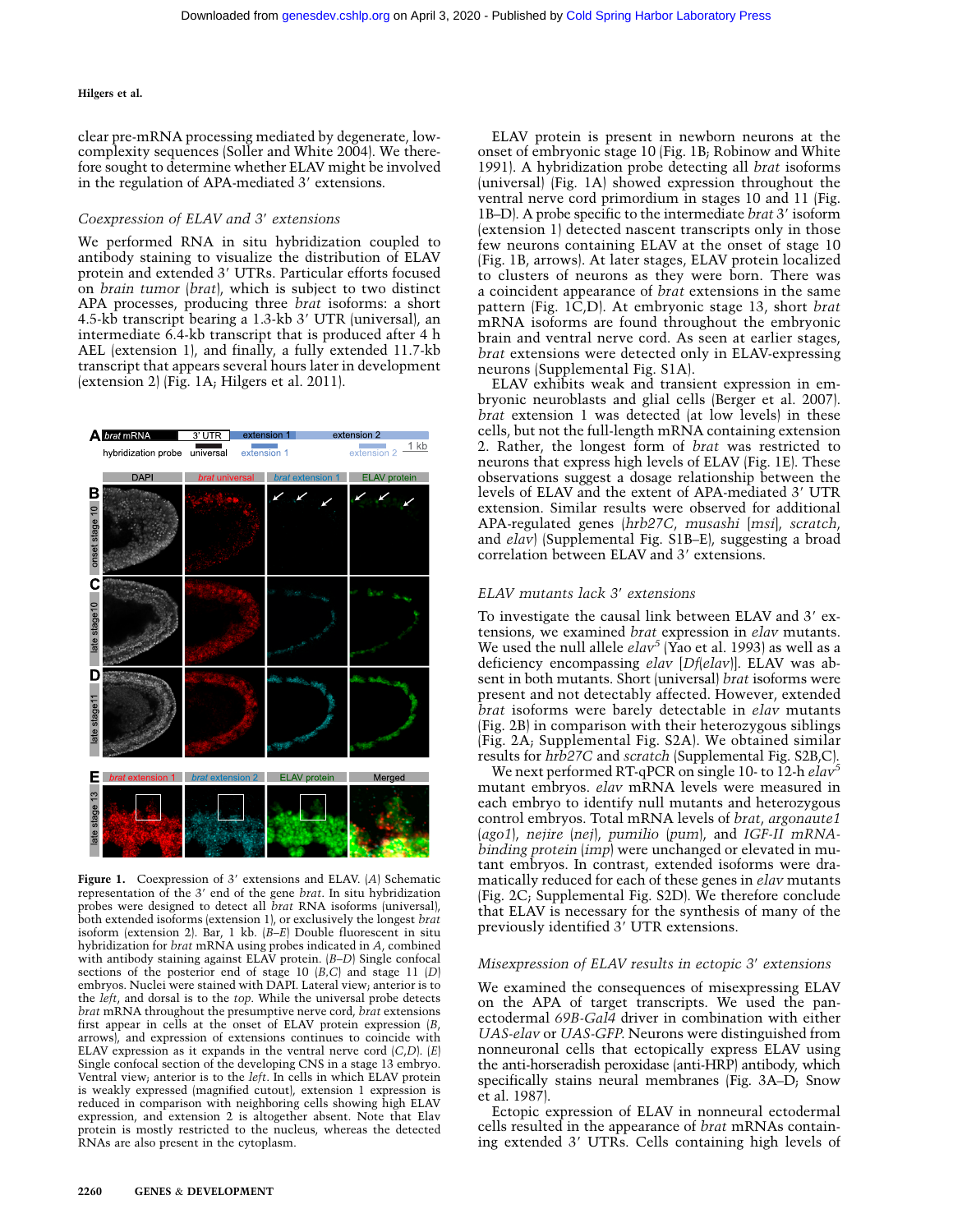



Figure 2. Depletion of 3' extensions in *elav* mutants.  $(A, B)$  Double fluorescent in situ hybridization for short (universal) and long (extension 2) brat mRNA isoforms, combined with antibody staining against ELAV protein. Nuclei were stained with DAPI. Shown are projections of consecutive confocal sections of the ventral nerve cord of stage 13 embryos. Lateral view; anterior is to the left and dorsal is to the top. (A) In heterozygous control embryos, ELAV protein is expressed in neurons throughout the ventral nerve cord.  $|B|$  In a hemizygous elav mutant, ELAV protein is absent. Although the bulk of brat mRNA (universal) is not detectably affected in the mutant, the longest *brat* isoform (extension 2) is depleted in  $elav^2$ compared with the control. (C) Quantification of indicated transcripts by qPCR using primer combinations detecting all isoforms (UTR) or specific to the long isoforms (ext). RNA was extracted from heterozygous control  $\left(\text{elav}^5\right)+\right)$  or elav mutant  $\left(\text{elav}^5\right)$  embryos. Levels were normalized to rp49 RNA. For each primer pair, expression in control embryos was set to the value 1. In elav mutants, the overall expression of the genes brat, ago1, nej, pum, and imp is higher or not affected compared with control embryos. However, longer isoforms are strongly depleted in the mutants. Error bars represent mean  $\pm$  SD of six embryos for each genotype.

ELAV exhibited the longest brat isoform (extension 2) (Fig. 3B',D', arrows and magnified cutouts), whereas only the intermediate isoform (extension 1) was observed in cells with low levels of ELAV (Supplemental Fig. S3A). Control embryos that express GFP did not display such changes in *brat* expression (Fig. 3A', C'; Supplemental Fig. S3B). Our results suggest that ELAV functions in a dosedependent fashion to regulate brat APA. This is consistent with the differential expression of the brat extensions 1 and 2 in normal neural tissues containing either low or high levels of ELAV (see Fig. 1).

### ELAV binds in the vicinity of proximal poly(A) signals

We next ascertained whether ELAV physically associates with transcripts containing  $3'$  extensions using RIP assays. Nuclear extracts of 8- to 12-h AEL embryos were sonicated in order to obtain RNA fragments measuring 100–300 nucleotides (Supplemental Fig. S4B). ELAVcontaining riboprotein complexes were purified using monoclonal anti-ELAV antibodies. As a positive control, we determined whether ELAV binds to known target genes: ewg, nrg, and elav (Lisbin et al. 2001; Soller and White 2003; Borgeson and Samson 2005). qPCR was used to amplify the regions flanking the EBS and coding sequences (CDS) in these genes (Fig. 4A). We observed that EBScontaining regions, but not control CDS regions, were highly enriched for ELAV (Fig. 4C). These results indicate that the RIP assay selectively identifies EBSs in vivo.

To determine whether ELAV is directly involved in the synthesis of  $3'$  extensions, we designed qPCR primers that amplify a region of the mRNA located immediately downstream from proximal poly(A) signals (Fig. 4B, EBS). We found that ELAV associates with the extended mRNA isoforms of brat, ago1, pum, msi, hephaestus (heph), and fasciclin 1 (fas1) near the proximal poly(A) signal. We found little or no association within control regions, including coding, intronic, or short  $3'$  UTR sequences, or at the distal-most poly(A) signals (Fig. 4D; Supplemental Fig. S4C–E). ELAV was also detected within the  $3'$  UTR extensions (Fig. 4C; Supplemental Fig. S4C), including significant binding immediately  $3'$  of the intermediate brat isoform (EBS2) (Fig. 4B,D). This suggests that ELAV controls phased elongation of the *brat* 3' UTR in a dose-dependent manner, consistent with the in vivo correlation between the distribution of ELAV and the appearance of the intermediate and long brat isoforms (see Figs. 1, 3).

Based on RIP assays, seven of nine putative target genes exhibited significant ELAV binding at proximal poly(A) signals (Fig. 4; Supplemental Fig. S4). The absence of binding at the remaining genes might be due to technical issues or reflect a regulatory cascade whereby ELAV controls one or more intermediate genes. We favor the former explanation, since previous studies suggest that neuralspecific genes exhibit highly synchronous 3' extension during development (Hilgers et al. 2011).



Figure 3. Misexpression of ELAV results in ectopic 3' extensions. In situ hybridization against the longest brat isoform, combined with antibody staining in embryos expressing UAS-GFP  $|A,A',C,C'|$  or  $UAS\text{-}elav$   $(B,B',D,D')$  under control of the 69B-Gal4 driver. The top and bottom panels show a lateral and a ventral view of stage 13 embryos, respectively. (B) Nonneural cells ectopically expressing ELAV can be distinguished by the absence of anti-HRP signal (e.g., arrows).  $(A, A')$  brat extension 2 is only detected in the ventral nerve cord (VNC) and the embryonic brain (eb) in control embryos.  $(B, B')$ In embryos ectopically expressing ELAV, ectopic brat extensions can be detected in the ectoderm (arrows, and arrows in the magnified cutout).  $(C, C')$  *brat* extension 2 is detected in the ventral nerve cord and peripheral neurons in control embryos (arrowheads in the magnified cutout). In embryos where ELAV is expressed throughout the ectoderm  $(D<sub>i</sub>$  ec), *brat* extension is ectopically expressed in cells that contain high levels of ELAV protein  $(D'$  and magnified cutout).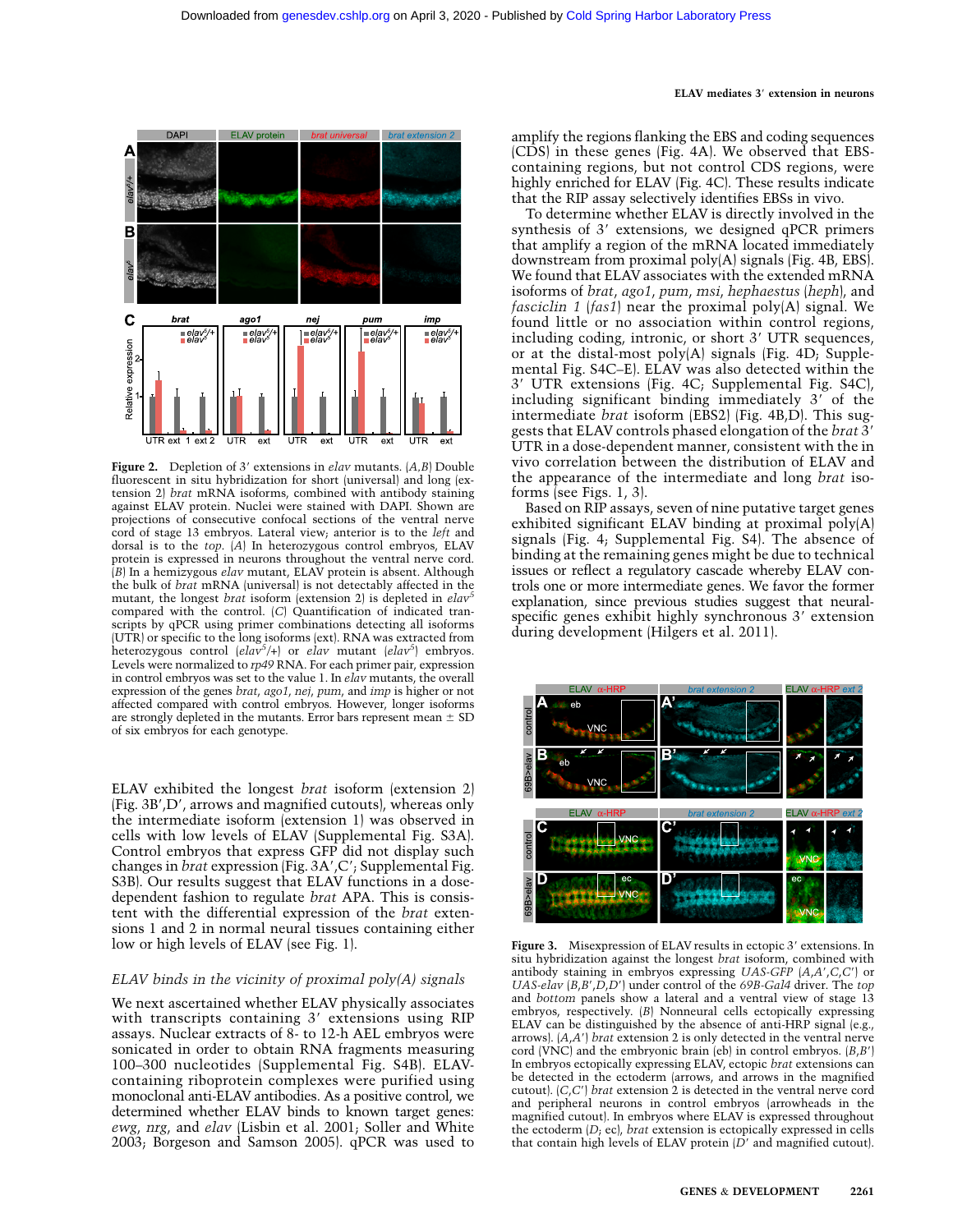Hilgers et al.



Figure 4. ELAV RIP assays identify 3' extended mRNAs. (A) Gene models of known ELAV targets. The locations of EBSs are indicated as red boxes. qPCR primers were designed to detect a region in the CDS as a negative control, a region encompassing the EBS, or a region located more distally within the extension (ext 2). (B) Gene models of three candidates for ELAV binding at the 3' extension. qPCR primers were designed to detect a region in the CDS, a region immediately downstream from the short UTR (EBS), or the first portion of a more distal extension (EBS2). Bar, 1 kb. qPCR amplicons (black bars) are 60–80 base pairs (bp) in length and are not represented to scale. (C,D) ELAV binds specifically to 39 UTR extension sequences in the vicinity of poly(A) signals. RIP analysis was performed on 8- to 12-h embryos using either anti-ELAV antibodies or control IgGs. RNA from ELAV immunoprecipitates was assayed by qPCR for the regions indicated in A and B and compared with RNA from total sonicated nuclei (input). Error bars represent mean  $\pm$  SD of four separate immunoprecipitation reactions on independently prepared nuclei.

## Tethering ELAV to a synthetic RNA causes transcriptional readthrough

To test whether physical association of ELAV in the vicinity of the proximal poly(A) site is sufficient to trigger 3' extension, we used a tethering assay in Drosophila S2 cells (Pillai et al. 2004). A reporter mRNA was created that contains the firefly luciferase CDS, followed by the SV40 late poly(A) signal and a GFP CDS. This construct carries five hairpins (BoxB sites) that are bound with high affinity by the N-peptide of bacteriophage  $\lambda$  ( $\lambda$ N). ELAV was coexpressed as a fusion protein with the  $\lambda N$  peptide to tether ELAV to the luciferase transcript (Fig. 5A).

Tethering  $\lambda$ N-ELAV, but not  $\lambda$ N alone, to the *luciferase* reporter caused transcription of GFP sequences 3' of the poly(A) signal. A control mRNA devoid of the BoxBtethering sites [BoxB (-)] was not significantly extended (Fig. 5B). Furthermore, tethering the RNA-binding protein Ago1 to the reporter had no effect on GFP expression, while Sex lethal (Sxl) promoted only modest extension beyond the poly(A) site (Fig. 5B; Supplemental Fig. S5). These experiments show that ELAV binding is sufficient to bypass a strong poly(A) signal, resulting in the synthesis of a 3' extension.

Here we presented evidence that the RNA-binding protein ELAV regulates 3' UTR extension during neuronal differentiation. Past studies have documented a role for ELAV in the regulation of splicing; the present study shows that it is also crucial for the synthesis of a battery of extended 3' UTRs. A variety of evidence suggests that ELAV functions by suppressing proximal poly(A), thereby permitting readthrough of elongating polymerase II complexes. RIP assays show that ELAV binds at proximal poly(A) signals, and tethering assays indicate that this binding is sufficient to trigger 3' extension of an exogenous gene in a heterologous system. We propose that



Figure 5. ELAV is sufficient to promote  $3'$  extension in a heterologous system. (A) Schematic of the tethering experiment. A luciferase ORF was placed upstream of BoxB sequences (BoxB) and the SV40 late poly $\overline{A}$ ) signal. Downstream, a GFP ORF represents an artificial "3' extension." The  $\lambda N$  peptide, expressed as a  $\lambda N$ -ELAV fusion protein, binds to BoxB sequences in the luciferase transcript, thereby tethering ELAV to the transcript in proximity to the poly(A) signal. GFP sequences will only be expressed in the event of polymerase II readthrough beyond the proximal poly(A) site. Primers were designed to amplify target sequences in the *luciferase* and GFP ORFs. (B) Extent of poly(A) readthrough as measured by levels of GFP RNA. Luciferase and GFP RNA levels were quantified by qPCR using primer combinations shown in A. Tethering  $\lambda$ N-ELAV, but not  $\lambda$ N-Ago1, causes transcription of downstream GFP sequences. Levels are shown as GFP/luciferase ratios to normalize for transcript stability. Ratios in cells expressing  $\lambda N$  alone were set to the value 1. Error bars represent mean  $\pm$  SD of four independent transfection experiments.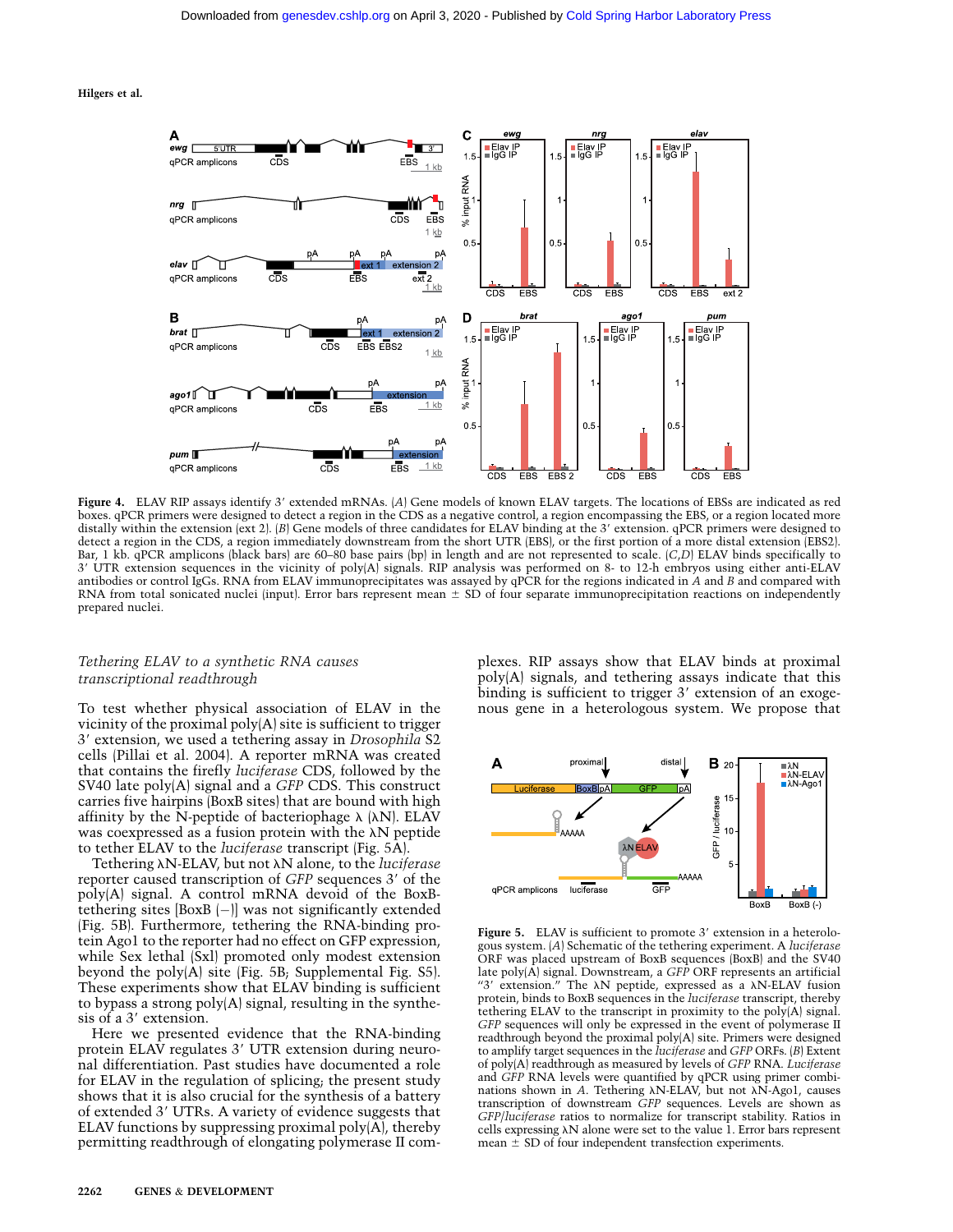#### ELAV mediates 3' extension in neurons

## Cell transfection

ELAV functions in a dose-dependent and promiscuous manner to foster successive extensions in a number of genes. In principle, ELAV can induce  $3'$  extension in a variety of cell types, but its activity is tightly restricted in vivo (1) spatially, as it is present exclusively in neural tissues; (2) temporally, as expression starts at the onset of stage 10; and (3) in its levels—high in neurons and low in other neural cell types.

Previous studies suggest that ELAV binds its own RNA, and this regulation uncouples ELAV protein levels from elav gene dosage (Samson 1998). It is interesting to note that ELAV protein expression is tightly regulated in that the extent of  $3'$  extension depends on ELAV levels (Figs. 1, 3). We propose that the temporal appearance of ELAV protein in neural tissues is responsible for the coordinate regulation of hundreds of genes containing 3' UTR extensions. It might be an important feature of a healthy neuron to maintain a balance between short and long mRNA isoforms. elav mutants are embryonic-lethal, and although neurons are generated, they do not differentiate normally and display numerous axonal defects (Campos et al. 1985). Such mutants contain the short forms of target mRNAs but not the long forms. ELAV is also required later, for neuronal maintenance: Temperaturesensitive mutants display neuronal degeneration when shifted to nonpermissive temperatures (Homyk et al. 1985). Low levels of ELAV may produce insufficient amounts of 3' extended transcripts or transcripts that have not been fully elongated. This likely contributes to *elav* mutant phenotypes.

APA is a widespread mechanism for the control of gene expression, and unbalanced APA has been associated with human disease (Jenal et al. 2012). 3' Extensions have been shown to be associated with neural tissues in Drosophila (Hilgers et al. 2011), humans (Zhang et al. 2005), and zebrafish (Ulitsky et al. 2012). Several factors are involved in neuron-specific APA in mammals. In mice, the splicing factor Nova2 controls APA by both repressing and enhancing poly(A) site use (Licatalosi et al. 2008). Another regulator of APA is the polypyrimidine tract-binding protein (PTB) (Castelo-Branco et al. 2004). Indeed, the Drosophila homologs of Nova2 (pasilla) and PTB (heph) also exhibit APA regulation, just like elav. In humans, three ELAV homologs, HuB, HuC, and HuD, are selectively expressed in neurons, while HuR is ubiquitous. Interestingly, in neurons, all four Hu proteins bind to HuR mRNA to promote alternative poly(A) and generate an extended HuR 3' UTR (Mansfield and Keene 2012). It is conceivable that the mammalian ELAV homologs also promote coordinate 3' extension of neural-specific mRNAs, as seen in Drosophila.

## Materials and methods

#### Plasmids and fly strains

The elav deficiency Df(1)ED6396, UAS-GFP, and 69B-Gal4 strains were obtained from the Bloomington Stock Center. The  $elav^5$  RNA-null mutant and the transgenic line  $UAS\text{-}elav^{2e2}$ ;  $UAS\text{-}elav^{3e1}$  were provided by Matthias Soller. Firefly luciferase reporter plasmids were constructed by inserting the GFP CDS followed by the late SV40 poly(A) signal into the XhoI–BamHI sites of pAc5.1C-FLuc-Stop-5BoxB (Rehwinkel et al. 2005). The control plasmid lacking BoxB sites was made in the same way, using the sites EcoRI–BamHI. To express λN-ELAV, λN-Ago1, and λN-Sxl fusion proteins, CDSs were cloned in-frame into the EcoRI–XhoI sites of the pAc5.1B- $\lambda$ N-HA plasmid. Expression of renilla luciferase was obtained from the pAc5.1C-RLuc-V5His6 construct (Rehwinkel et al. 2005).

S2 cells were transfected in six-well plates using the Effectene reagent (Qiagen) with 300 ng of  $\lambda N$  expression plasmid, 350 ng of firefly luciferase reporter plasmid, and 350 ng of renilla luciferase DNA as a transfection control. Transfections were performed with duplicate technical replicates in four independent experiments. At 60 h post-transfection, cells were pelleted and dissolved in TRIzol reagent (Invitrogen) for RNA extraction.

#### In situ hybridization and immunocytochemistry

Embryos were collected and fixed following standard procedures. All templates for synthesis of RNA probes were obtained from PCR-amplified genomic fragments cloned into pGEM-T Easy (Promega) and confirmed by sequencing. For each template, antisense RNA probes were transcribed with T7 or SP6 RNA polymerase and digoxigenin-UTP or biotin-UTP (Roche). Embryos were hybridized with riboprobes according to standard protocols. Detection of RNA probes was carried out with anti-digoxigenin and anti-biotin primary antibodies and fluorescent secondary antibodies (Invitrogen). Rat anti-ELAV was obtained from the Developmental Studies Hybridoma Bank (DSHB), and goat anti-HRP was a gift from Nipam Patel. Confocal imaging was performed on a Zeiss LSM 700 microscope.

#### RIP

Immunoprecipitation on nuclear extracts from 8- to 12-h embryos was performed essentially following the chromatin immunoprecipitation protocol described in Oktaba et al. (2008), with the following modifications. Cross-linking was performed in 1.4% formaldehyde, and nuclei were sonicated for 10 cycles of 30-sec on/30-sec off, kept on ice for 30 min, and sonicated for five additional cycles using a Covaris S220 Ultrasonicator. Nuclear extracts were incubated overnight with  $2 \mu$ g of either a mixture of rat and mouse anti-ELAV antibodies (DSHB) or a mixture of rat and mouse control IgG. Samples were DNase-treated (Promega) instead of RNasetreated and were not subjected to SDS/proteinase K treatment. RNase inhibitors (RNaseOUT, Invitrogen) were used in all steps of the protocol at a concentration of 40 U/mL. Reversal of cross-links was performed for 1 h at 68°C.

#### RNA extraction, RT, and qPCR

Total RNA was extracted from individual staged embryos, pelleted cells, or immunoprecipitates using TRIzol (Invitrogen). RNA was treated with RNase-free DNase (Ambion) to eliminate DNA contamination. First strand synthesis used random hexamer primers and SuperScript III reverse transcriptase (Invitrogen). Samples were RNaseH-treated after the RT reaction. For qPCR, samples were used in a 1:100 dilution. qPCR was performed and monitored in a Viia7 real-time PCR system using SYBR Green reagents (Applied Biosystems). Primer sequences are available on request.

#### Acknowledgments

We thank David Jun for technical assistance. We are grateful to Don Rio and Emma Farley for useful suggestions. V.H. is supported by a fellowship from the International Human Frontier Science Program Organization. S.B.L. is supported by the German National Merit Foundation. This study was funded by a grant from the NIH (GM34431).

#### References

- Berger C, Renner S, Lüer K, Technau GM. 2007. The commonly used marker ELAV is transiently expressed in neuroblasts and glial cells in the Drosophila embryonic CNS. Dev Dyn 236: 3562–3568.
- Borgeson CD, Samson M-L. 2005. Shared RNA-binding sites for interacting members of the Drosophila ELAV family of neuronal proteins. Nucleic Acids Res 33: 6372–6383.
- Campos AR, Grossman D, White K. 1985. Mutant alleles at the locus elav in Drosophila melanogaster lead to nervous system defects. A developmental-genetic analysis. J Neurogenet 2: 197–218.
- Castelo-Branco P, Furger A, Wollerton M, Smith C, Moreira A, Proudfoot N. 2004. Polypyrimidine tract binding protein modulates efficiency of polyadenylation. Mol Cell Biol 24: 4174–4183.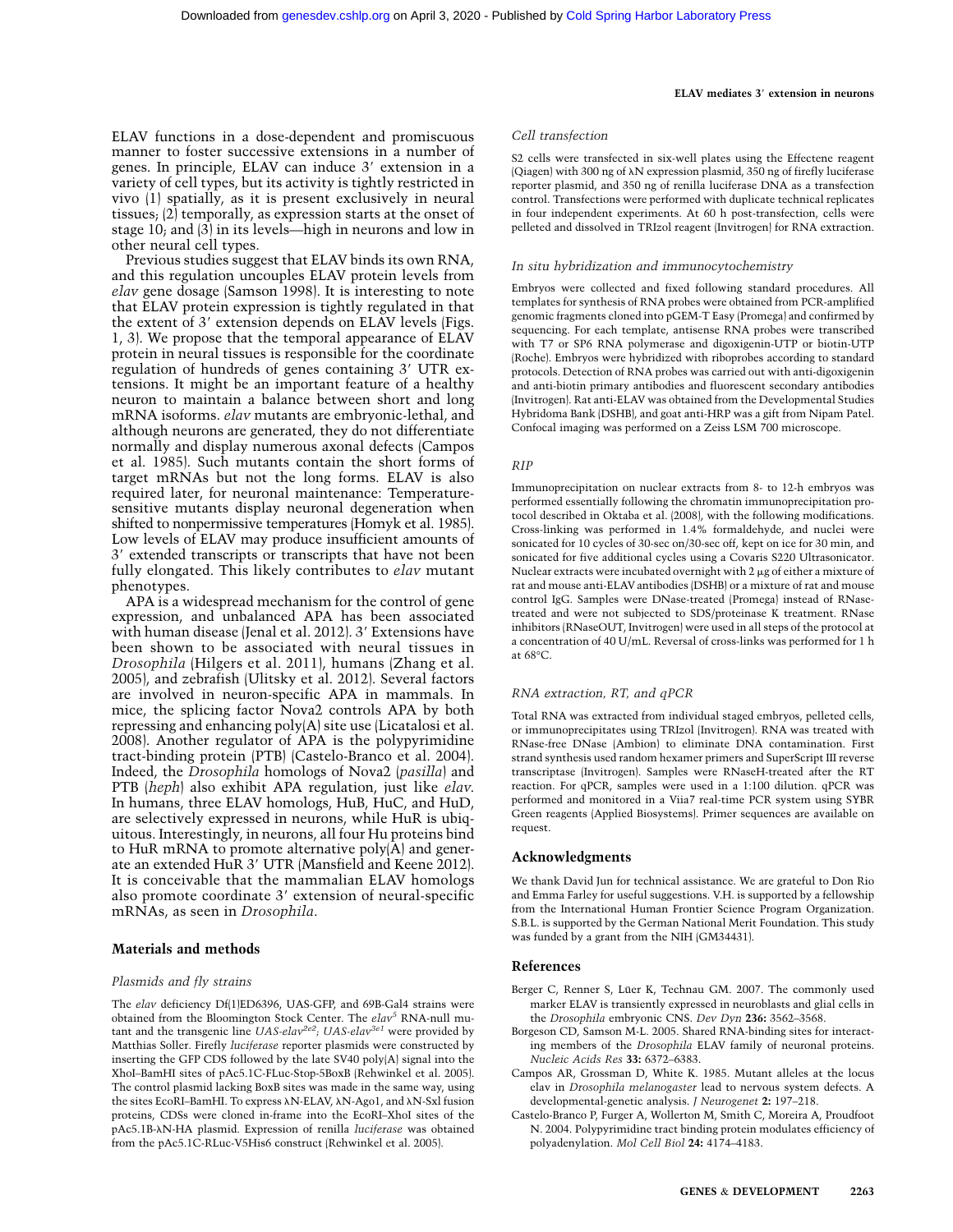### Hilgers et al.

- Di Giammartino DC, Nishida K, Manley JL. 2011. Mechanisms and consequences of alternative polyadenylation. Mol Cell 43: 853–866.
- Fabian MR, Sonenberg N, Filipowicz W. 2010. Regulation of mRNA translation and stability by microRNAs. Annu Rev Biochem 79: 351– 379.
- Flavell SW, Kim T-K, Gray JM, Harmin DA, Hemberg M, Hong EJ, Markenscoff-Papadimitriou E, Bear DM, Greenberg ME. 2008. Genomewide analysis of MEF2 transcriptional program reveals synaptic target genes and neuronal activity-dependent polyadenylation site selection. Neuron 60: 1022–1038.
- Hilgers V, Perry MW, Hendrix D, Stark A, Levine M, Haley B. 2011. Neural-specific elongation of 3' UTRs during Drosophila development. Proc Natl Acad Sci 108: 15864–15869.
- Homyk T, Isono K, Pak WL. 1985. Developmental and physiological analysis of a conditional mutation affecting photoreceptor and optic lobe development in Drosophila melanogaster. J Neurogenet 2: 309– 324.
- Jenal M, Elkon R, Loayza-Puch F, van Haaften G, Kühn U, Menzies FM, Oude Vrielink JA, Bos AJ, Drost J, Rooijers K, et al. 2012. The poly(A) binding protein nuclear 1 suppresses alternative cleavage and polyadenylation sites. Cell 149: 1–16.
- Ji Z, Tian B. 2009. Reprogramming of 3' untranslated regions of mRNAs by alternative polyadenylation in generation of pluripotent stem cells from different cell types. PLoS ONE 4: e8419. doi: 10.1371/journal. pone.0008419.
- Ji Z, Lee JY, Pan Z, Jiang B, Tian B. 2009. Progressive lengthening of 3' untranslated regions of mRNAs by alternative polyadenylation during mouse embryonic development. Proc Natl Acad Sci 106: 7028–7033.
- Licatalosi DD, Mele A, Fak JJ, Ule J, Kayikci M, Chi SW, Clark TA, Schweitzer AC, Blume JE, Wang X, et al. 2008. HITS-CLIP yields genome-wide insights into brain alternative RNA processing. Nature 456: 464–469.
- Lisbin MJ, Qiu J, White K. 2001. The neuron-specific RNA-binding protein ELAV regulates neuroglian alternative splicing in neurons and binds directly to its pre-mRNA. Genes Dev 15: 2546–2561.
- Mansfield KD, Keene JD. 2012. Neuron-specific ELAV/Hu proteins suppress HuR mRNA during neuronal differentiation by alternative polyadenylation. Nucleic Acids Res 40: 2734–2746.
- Martin KC, Ephrussi A. 2009. mRNA localization: Gene expression in the spatial dimension. Cell 136: 719–730.
- Mayr C, Bartel DP. 2009. Widespread shortening of 3'UTRs by alternative cleavage and polyadenylation activates oncogenes in cancer cells. Cell 138: 673–684.
- Oktaba K, Gutiérrez L, Gagneur J, Girardot C, Sengupta AK, Furlong EEM, Müller J. 2008. Dynamic regulation by polycomb group protein complexes controls pattern formation and the cell cycle in Drosophila. Dev Cell 15: 877–889.
- Pillai RS, Artus CG, Filipowicz W. 2004. Tethering of human Ago proteins to mRNA mimics the miRNA-mediated repression of protein synthesis. RNA 10: 1518–1525.
- Proudfoot NJ. 2011. Ending the message: Poly(A) signals then and now. Genes Dev 25: 1770–1782.
- Rehwinkel J, Behm-Ansmant I, Gatfield D, Izaurralde E. 2005. A crucial role for GW182 and the DCP1:DCP2 decapping complex in miRNAmediated gene silencing. RNA 11: 1640–1647.
- Robinow S, White K. 1991. Characterization and spatial distribution of the ELAV protein during Drosophila melanogaster development. J Neurobiol 22: 443–461.
- Samson M. 1998. Evidence for 3' untranslated region-dependent autoregulation of the Drosophila gene encoding the neuronal nuclear RNA-binding protein ELAV. Genetics 150: 723–733.
- Sandberg R, Neilson JR, Sarma A, Sharp PA, Burge CB. 2008. Proliferating cells express mRNAs with shortened 3' untranslated regions and fewer microRNA target sites. Science 320: 1643–1647.
- Smibert P, Miura P, Westholm JO, Shenker S, May G, Duff MO, Zhang D, Eads BD, Carlson J, Brown JB, et al. 2012. Global patterns of tissuespecific alternative polyadenylation in Drosophila. Cell Rep 1: 277–289.
- Snow PM, Patel NH, Harrelson AL, Goodman CS. 1987. Neural-specific carbohydrate moiety shared by many surface glycoproteins in Drosophila and grasshopper embryos. J Neurosci 7: 4137–4144.
- Soller M, White K. 2003. ELAV inhibits  $3'$ -end processing to promote neural splicing of ewg pre-mRNA. Genes Dev 17: 2526–2538.
- Soller M, White K. 2004. ELAV. Curr Biol 14: R53. doi: 10.1016/j.cub. 2003.12.041.
- Takagaki Y, Seipelt RL, Peterson ML, Manley JL. 1996. The polyadenylation factor CstF-64 regulates alternative processing of IgM heavy chain pre-mRNA during B cell differentiation. Cell 87: 941–952.
- Tian B, Hu J, Zhang H, Lutz CS. 2005. A large-scale analysis of mRNA polyadenylation of human and mouse genes. Nucleic Acids Res 33: 201–212.
- Ulitsky I, Shkumatava A, Jan C, Subtelny AO, Koppstein D, Bell G, Sive H, Bartel D. 2012. Extensive alternative polyadenylation during zebrafish development. Genome Res doi: 10.1101/gr.139733.112.
- Wang ET, Sandberg R, Luo S, Khrebtukova I, Zhang L, Mayr C, Kingsmore SF, Schroth GP, Burge CB. 2008. Alternative isoform regulation in human tissue transcriptomes. Nature 456: 470–476.
- Yao KM, Samson ML, Reeves R, White K. 1993. Gene elav of Drosophila melanogaster: A prototype for neuronal-specific RNA binding protein gene family that is conserved in flies and humans. J Neurobiol 24: 723–739.
- Zhang H, Lee JY, Tian B. 2005. Biased alternative polyadenylation in human tissues. Genome Biol 6: R100. doi: 10.1186/gb-2005-6-12-r100.